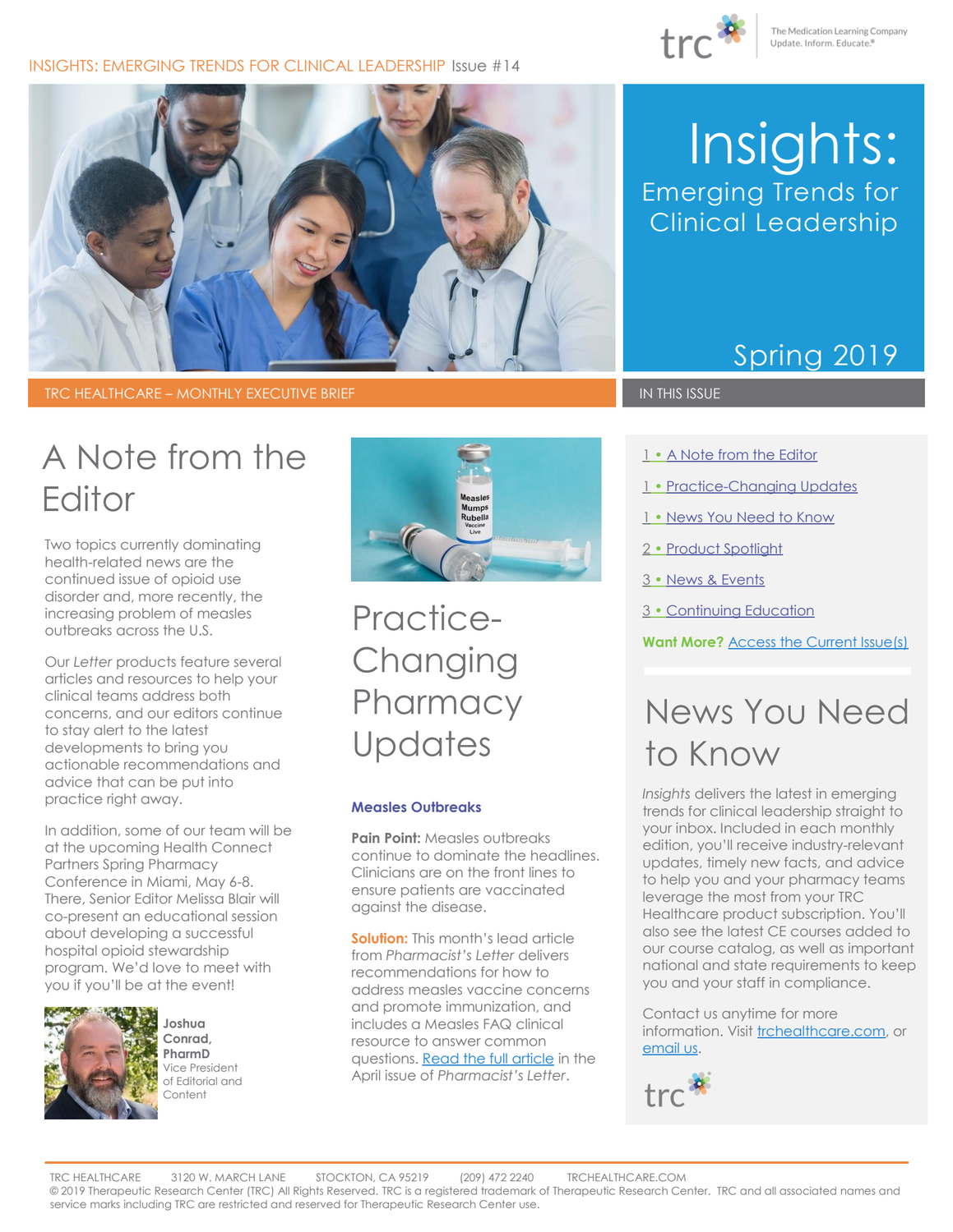

#### **Opioid Stewardship**

**Pain Point:** As a result of the opioid crisis, hospitals have identified opioid stewardship as an educational need for staff given that many opioids are prescribed after surgery or hospitalization.

**Solution:** Hospital pharmacists are in a prime position to develop or

expand the hospital's opioid stewardship program. Learn strategies to reduce opioid use in the hospital, including when it may be appropriate to remove from order sets, how to de-escalate, and how to help patients transition home in [this recent article](https://hospital-pharmacist.therapeuticresearch.com/Content/Articles/PLH/2018/Dec/Focus-on-De-Escalation-and-Safe-Use-Strategies-for-Opioids) from *Hospital Pharmacist's Letter*.

### <span id="page-1-0"></span>Product Spotlight

#### Hospital Pharmacist's Letter

#### Spotlight On: CE Courses

Each month, new CE and CME courses are added to TRC's accredited learning center for medication management library. Check out these care-setting specific courses to keep your hospital and health system staff on top of certification, licensure, and CE requirements:

- Antimicrobial Stewardship
- Bloodborne Pathogens 2019
- Hand Hygiene for Infection Control
- Managing Antithrombotics in Surgery Patients
- Managing Drug Supply Chain Issues: Drug Shortages and Counterfeits
- Medication Reconciliation: Preventing Errors During Transitions of Care
- Preventing Healthcare Associated Infections (HAIs)
- Playing it Smart with Antibiotics
- USP Chapter <800> Handling Hazardous Meds in the Healthcare Setting
- Vitamin K and Warfarin

To view the entire course library or enroll in the courses above, visit the "CE & TRAINING" tab at the top of any *Letter* product.

#### **VISIT US AT THESE UPCOMING HOSPITAL PHARMACY EVENTS**

#### **Health Connect Partners (HCP) Spring Pharmacy**

**Conference**, May 6-8, Miami, FL

- Booth 309
- Don't miss TRC Senior Editor Melissa Blair, PharmD, and Neda Pourdeyhimi, PharmD, present an educational session on *Opioid Stewardship: Keys to Developing a Successful Program*, Tuesday, May 7 from 11 AM -12 PM (James L. Knight Center, 3rd floor).

#### **American Society of Health-System Pharmacists (ASHP) Summer Meeting & Exhibition**, June 9-11, Boston, MA

• Booth 621

#### Tools to Support Anticoagulant Therapy

New updates to The Joint Commission's anticoagulation National Patient Safety Goal (NPSG) include a new requirement for policies for DOAC initiation and maintenance (including laboratory monitoring) due to an increase in adverse events related to DOACs.

*Hospital Pharmacist's Letter* now includes the "Safe Use of Anticoagulants" toolbox which provides information and resources to help institutions update or develop policies and protocols for the use of DOACs and other anticoagulants.

View the entire toolbox here.

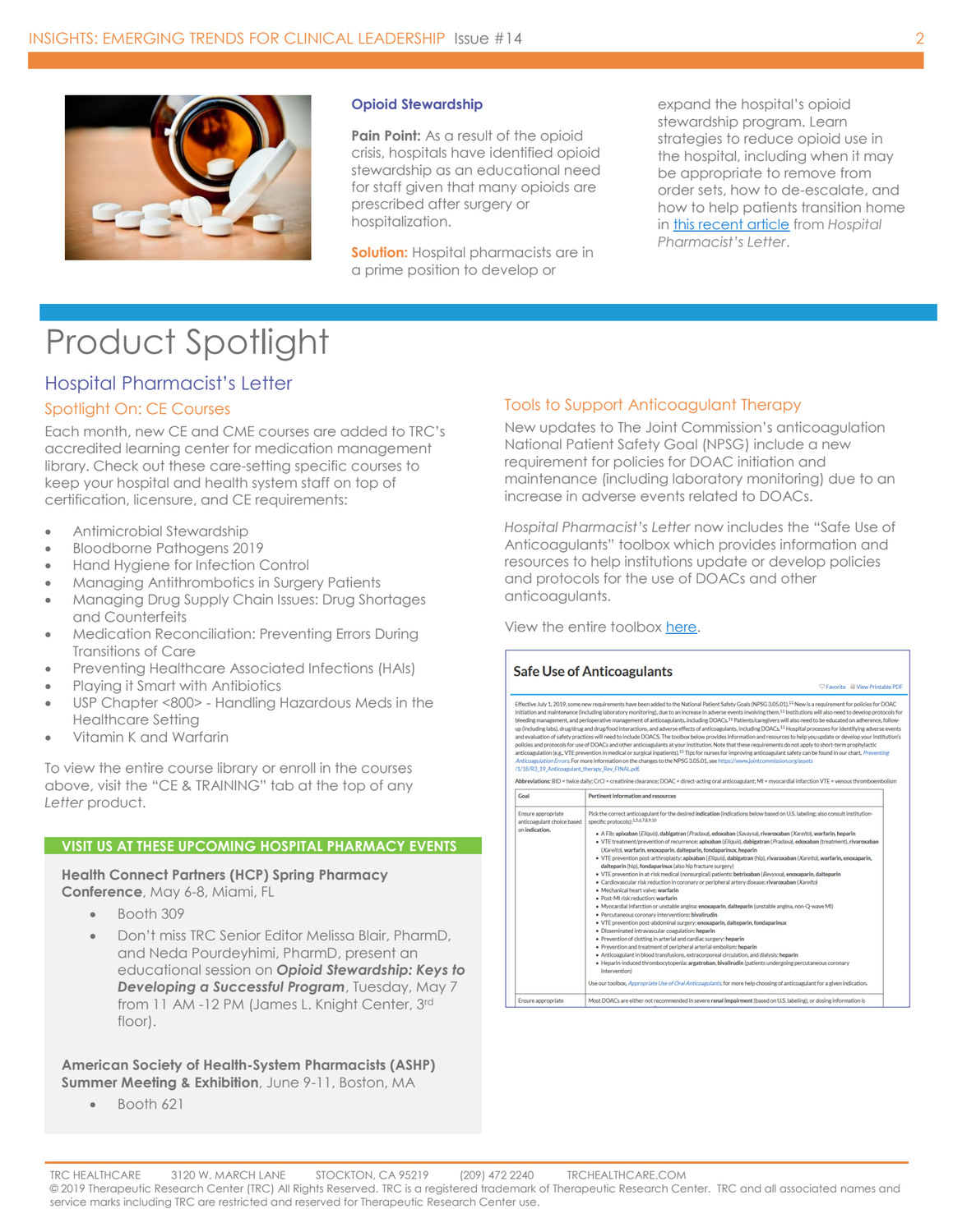### <span id="page-2-0"></span>News & Events

#### Upcoming Webinars

**Hot Topic Webinar:** "Beta-Blockers in COPD and Asthma" May 16, 12 PM Eastern / 9 AM Pacific. Registration coming soon.

**PL Voices Webinar:** "PL Voices – Clinical Recommendations" May 14, 8 PM Eastern / 5 PM Pacific. Check the course library in your *Letter*  product to register.

Missed a webinar this year and want to catch up[? Visit our website](http://www.trchealthcare.com/about-us/news-webinars) for links to past webinars, as well as case studies and press releases.

#### Duke University Health System Selects Pharmacy Technicians University for New In-House Tech Training Program

To address the growing need for hospital-qualified techs, Duke University Health System (DUHS) brought its pharmacy technician training program in-house in 2018, and selected *Pharmacy Technicians University* (*PTU*) as the online learning platform and standard curriculum for the new program.

"When we consider the ease of access and the learning styles of our students, an online, digital program is an effective tool to help us meet

the growing need for highly qualified technicians in our health system," said Paul W. Bush, PharmD, MBA, FASHP, BCPS, Chief Pharmacy Officer for Duke University Hospital.

PTU is a one-of-a-kind online training program for pharmacy technicians available in 200 hospitals and used in some of the largest retail pharmacies in the U.S.

[Read the full press release here.](file:///C:/Users/abrownlie/Documents/Enterprise%20Newsletter/Spring%202019%20(Feb%20Mar)/trchealthcare.com/press-release/academic-medical-center-ptu-in-house-technician-training-program)



### <span id="page-2-1"></span>Continuing Education

TRC's accredited learning center for medication management offers Continuing Education in 13 categories, including:

- Disease State Management / Drug Therapy
- HIV / AIDS
- $\bullet$  Law
- General Pharmacy
- Patient Safety / Medication Errors
- Archived Webinars
- **Competency**
- **Compliance**
- Hospital / Specialty
- Preceptor
- **Training**
- **Immunization**
- **Compounding**

Stay on top of certification, license, and continuing education renewal periods and associated hours required for your state. Make note of the states that have renewal periods in the current month, as well as ongoing state and national requirements:

| April                          | Ongoing                                                                                                      | <b>National</b>           | <b>TRC's accredited</b><br>learning center for                                                                                                                                                  |
|--------------------------------|--------------------------------------------------------------------------------------------------------------|---------------------------|-------------------------------------------------------------------------------------------------------------------------------------------------------------------------------------------------|
| New Jersey                     | California<br>Maryland<br>New Mexico<br>New York<br>Tennessee<br>Texas<br>Washington                         | <b>PTCB</b><br><b>NHA</b> | medication<br>management is host to<br>one of the most<br>extensive CE/CME<br>course offerings in the<br>industry. Updated<br>monthly, users have<br>access to live and on-<br>demand webinars, |
| meet requirements, click here. | To view details for each state, as well as a list of<br>associated continuing education courses available to |                           | self-paced courses,<br>compliance training,<br>and more.                                                                                                                                        |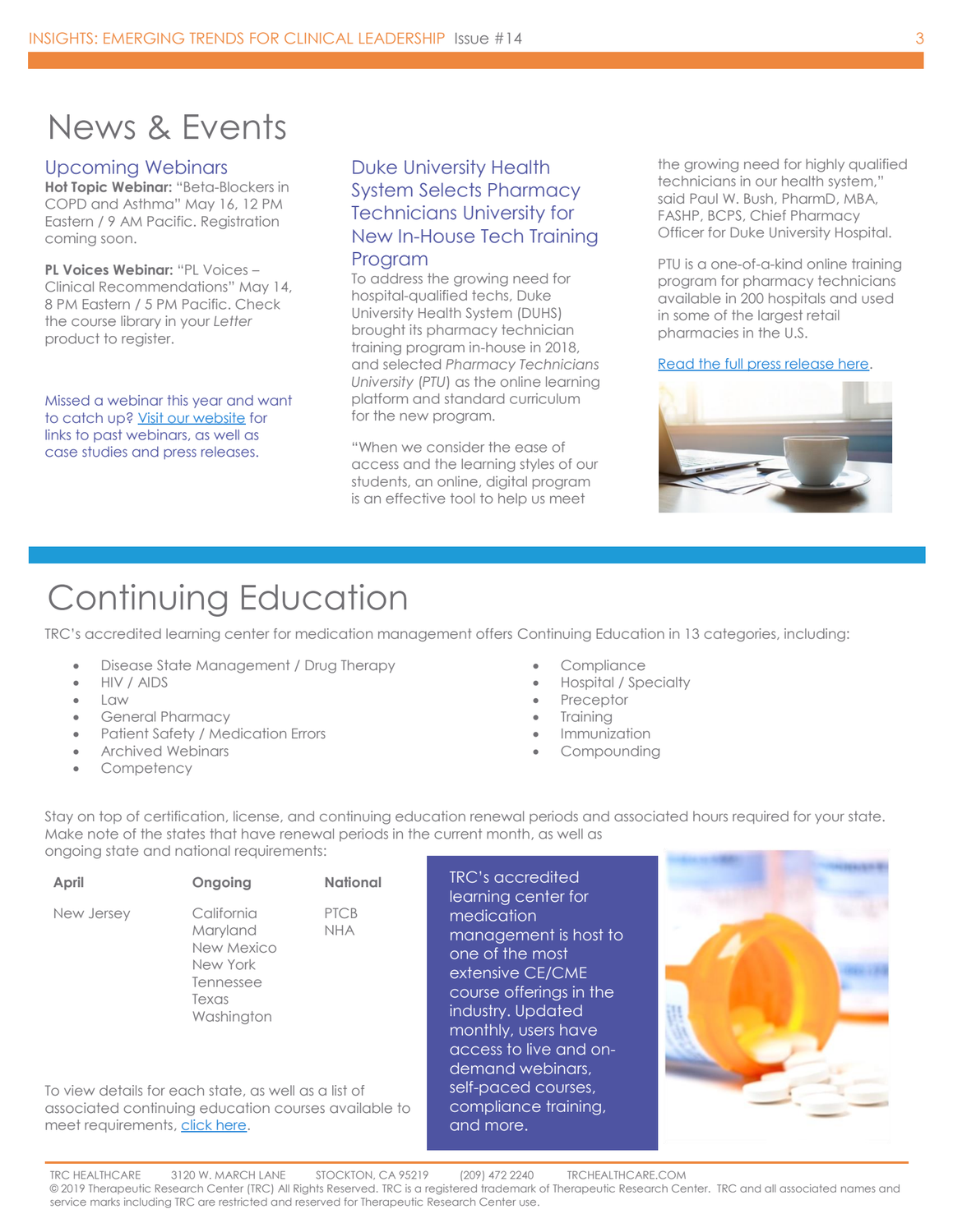### New Continuing Education Courses

| <b>COURSE TITLE</b>                                                                                                                          | <b>PRODUCT</b><br><b>CODE</b> | <b>TYPE</b>                                   | <b>HRS</b> | <b>CREDIT CREDIT COUNTRY</b> | <b>RELEASE</b><br><b>DATE</b> | <b>CATEGORIES</b>                            | <b>COURSE DESCRIPTION</b>                                                                                                                                                                                                                                                                                                          | <b>STATE REQUIREMENTS</b><br><b>MET</b>                                                                                                      |
|----------------------------------------------------------------------------------------------------------------------------------------------|-------------------------------|-----------------------------------------------|------------|------------------------------|-------------------------------|----------------------------------------------|------------------------------------------------------------------------------------------------------------------------------------------------------------------------------------------------------------------------------------------------------------------------------------------------------------------------------------|----------------------------------------------------------------------------------------------------------------------------------------------|
| <b>Natural Medicines</b><br>in the Clinical<br>Management of<br>Pain<br>(JA0006454-0000-<br>$18 - 112 - H01 - P$                             | 18-112                        | RPh,<br>MD,<br>DO,<br>PA,<br>NP,<br><b>RN</b> | 1.00       | US & CAN                     | 12/1/18                       | Disease State<br>Management/<br>Drug Therapy | An overview of the evidence<br>and considerations behind<br>the use of natural medicines<br>and health and wellness<br>modalities in the clinical<br>management of pain.                                                                                                                                                           | Iowa - Drug Therapy;<br>Missouri - MTM;<br>All others - General<br><b>CE</b>                                                                 |
| The Pharmacist's<br><b>Role in Pediatric</b><br><b>Pain Management</b><br>(JA0006454-0000-<br>18-245-H05-P)                                  | 18-245                        | RPh                                           | 1.00       | US & CAN                     | 12/1/18                       | Patient<br>Safety/Medica<br>tion Errors      | This course provides an<br>overview of the different<br>treatment options available<br>for treating pain in the<br>pediatric population, when<br>each treatment option is<br>recommended, and safety<br>considerations when using<br>these meds in pediatric<br>patients.                                                          | <b>Medication Errors;</b><br>Oregon - Patient<br>Safety/Med Errors;<br>Pennsylvania - Patient<br>Safety/Med Errors;<br>All others General CE |
| <b>Travel Medicine:</b><br><b>Passport to Healthy</b><br>and Safe<br><b>International Travel</b><br>(JA0006454-0000-<br>$18 - 246 - H01 - P$ | 18-246                        | <b>RPh</b>                                    | 1.00       | US & CAN                     | 12/1/18                       | Disease State<br>Management/<br>Drug Therapy | This course reviews how to<br>assess the risk of travel-related<br>illness and guides pharmacists<br>on how to provide education<br>and recommendations for<br>preventing identified risks.                                                                                                                                        | California - Travel<br>Medications:<br>Iowa - Drug Therapy;<br>Missouri - MTM:<br>All others - General<br>CE                                 |
| Motivational<br>Interviewing to<br><b>Promote Change</b><br>(JA0006454-0000-<br>18-247-H04-P)                                                | 18-247                        | RPh                                           | 1.00       | US & CAN                     | 12/1/18                       | <b>General CE</b>                            | This course reviews the basic<br>principles of motivational<br>interviewing and strategies for<br>incorporating motivational<br>interviewing into patient<br>interactions.                                                                                                                                                         | <b>General CE</b>                                                                                                                            |
| An Overview of<br><b>Bleeding Disorders</b><br>(JA0006454-0000-<br>$18 - 251 - H01 - P$                                                      | 18-251                        | <b>RPh</b>                                    | 1.00       | US & CAN                     | 12/1/18                       | Disease State<br>Management/<br>Drug Therapy | This course provides an<br>overview of bleeding<br>disorders (common and rare)<br>and outlines therapeutic<br>options to treat.                                                                                                                                                                                                    | Iowa - Drug Therapy;<br>Missouri - MTM;<br>All others - General<br><b>CE</b>                                                                 |
| Preventing and<br>Managing<br>Neonatal<br>Abstinence<br>Syndrome<br>(JA0006454-0000-<br>$18 - 261 - H01 - P$                                 | 18-261                        | <b>RPh</b>                                    | 1.00       | US & CAN                     | 12/1/18                       | Disease State<br>Management/<br>Drug Therapy | Learn strategies for avoiding<br>or minimizing neonatal<br>abstinence syndrome (NAS),<br>as well as best practices for<br>treating newborns who<br>experience opioid<br>withdrawal. Describes opioid<br>dependence treatment<br>options during pregnancy<br>and breastfeeding<br>recommendations for<br>mothers receiving opioids. | lowa - Drug Therapy;<br>Missouri - MTM;<br>All others - General<br>CE                                                                        |
| Understanding<br><b>Medication</b><br><b>Incident Prevention</b><br>(JA0006454-0000-<br>18-330-H05-P)<br>(JA0006454-0000-<br>18-330-H05-T)   | 18-330                        | RPh &<br>Tech                                 | 1.00       | CAN                          | 12/1/18                       | Patient<br>tion Errors                       | This course discusses<br>Safety/Medica   medication incidents and<br>provides an in-depth<br>understanding of causes and<br>methods to prevent<br>medication errors. It also<br>discusses the importance of<br>analysis and reported in<br>medication errors.                                                                      | Canada - Medication<br>Errors:<br>All others - General<br><b>CE</b>                                                                          |

TRC HEALTHCARE 3120 W. MARCH LANE STOCKTON, CA 95219 (209) 472 2240 TRCHEALTHCARE.COM © 2019 Therapeutic Research Center (TRC) All Rights Reserved. TRC is a registered trademark of Therapeutic Research Center. TRC and all associated names and service marks including TRC are restricted and reserved for Therapeutic Research Center use.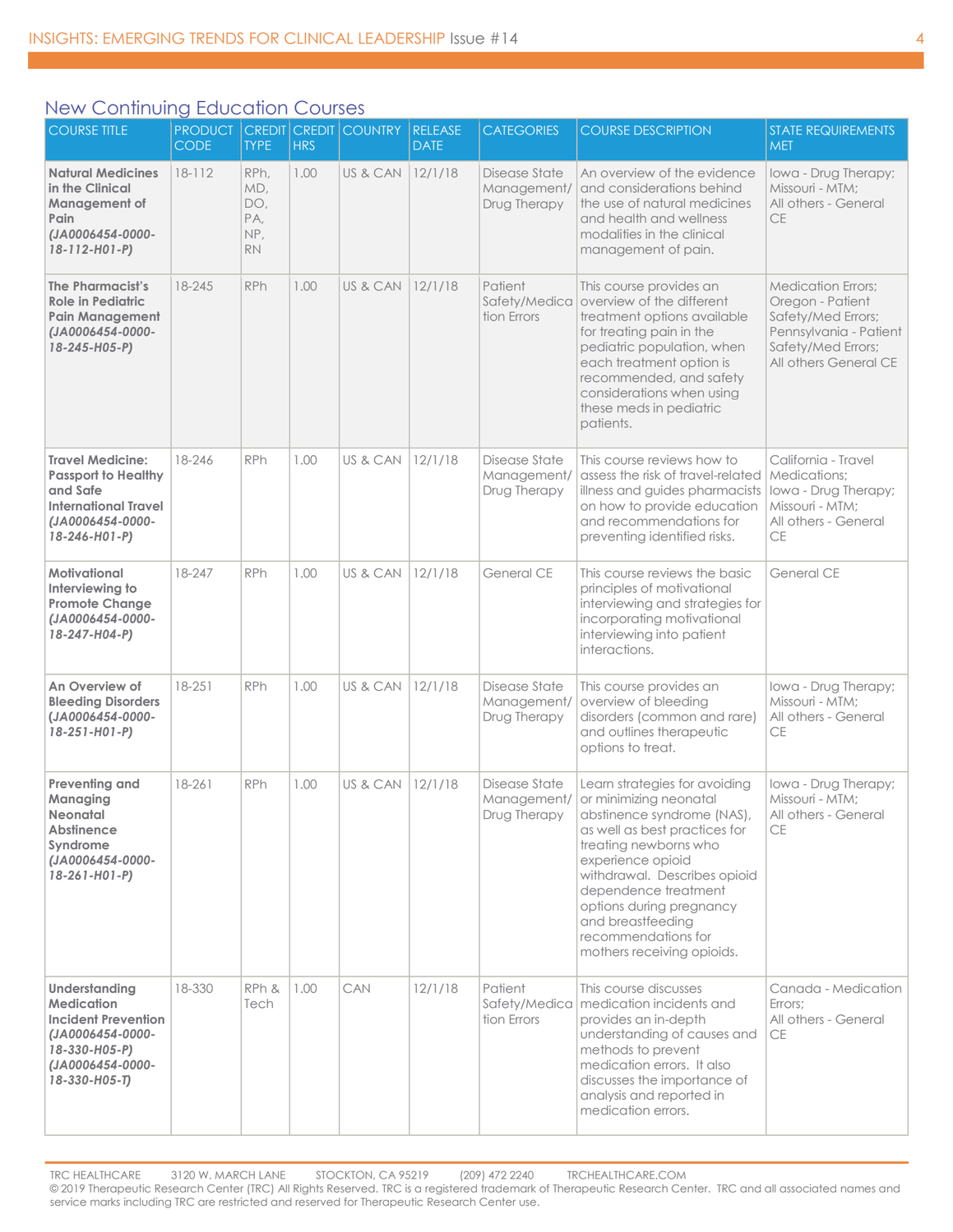| <b>COURSE TITLE</b>                                                                                                        | <b>PRODUCT</b><br><b>CODE</b>                                                                                   | <b>TYPE</b>                                   | <b>HRS</b> | <b>CREDIT CREDIT COUNTRY</b> | <b>RELEASE</b><br><b>DATE</b> | <b>CATEGORIES</b>                            | <b>COURSE DESCRIPTION</b>                                                                                                                                                                                                                                                                                                                                                                                                             | <b>STATE REQUIREMENTS</b><br><b>MET</b>                                                       |
|----------------------------------------------------------------------------------------------------------------------------|-----------------------------------------------------------------------------------------------------------------|-----------------------------------------------|------------|------------------------------|-------------------------------|----------------------------------------------|---------------------------------------------------------------------------------------------------------------------------------------------------------------------------------------------------------------------------------------------------------------------------------------------------------------------------------------------------------------------------------------------------------------------------------------|-----------------------------------------------------------------------------------------------|
| <b>CME-in-the-Letter:</b><br><b>Mar 2019</b>                                                                               | 19-1003<br>(PRL)<br>19-1023<br>(PRLH)<br>19-1043<br>(PRLC)<br>19-2003<br>(NL)                                   | MD,<br>DO,<br>PA,<br>NP,<br><b>RN</b>         | 1.00       | US & CAN                     | 3/1/19                        | Disease State<br>Management/<br>Drug Therapy | Especially for physician,<br>nursing, and physician<br>assistant prescribers. Timely,<br>evidence-based<br>recommendations you can<br>use in your practice to<br>improve patient outcomes.                                                                                                                                                                                                                                            | Pharmacotherapy CE;<br>General CME                                                            |
| CE-in-the-Letter:<br><b>Mar 2019</b>                                                                                       | 19-703<br>(PL)<br>19-723<br>(PLH)<br>19-743<br>(PLC)<br>19-803<br>(PTL)<br>19-823<br>(PTLH)<br>19-843<br>(PTLC) | RPh &<br>Tech                                 | 1.00       | US & CAN                     | 3/1/19                        | Disease State<br>Management/<br>Drug Therapy | Especially for <b>pharmacists and</b> lowa - Drug Therapy;<br>pharmacy technicians.<br>Relevant, evidence-based<br>recommendations you can<br>use in your pharmacy setting<br>to help improve patient care.                                                                                                                                                                                                                           | Missouri - MTM;<br>All others - General<br><b>CE</b>                                          |
| <b>Natural Medicines</b><br>for Headache<br>(JA0006454-0000-<br>$19 - 103 - H01 - P$                                       | $19 - 103$                                                                                                      | RPh,<br>MD,<br>DO,<br>PA,<br>NP,<br><b>RN</b> | 1.00       | US & CAN                     | 3/1/19                        | Disease State<br>Management/<br>Drug Therapy | This course summarizes<br>evidence for preventing<br>symptoms of and treating<br>headaches such as<br>migraines, tension headaches<br>and cluster headaches with<br>natural medicines.                                                                                                                                                                                                                                                | Iowa - Drug Therapy;<br>Missouri - MTM:<br>All others - General<br>CE                         |
| <b>The Pharmacist's</b><br><b>Role in Promoting</b><br><b>Oral Health</b><br>(JA0006454-0000-<br>19-210-H01-P)             | 19-210                                                                                                          | <b>RPh</b>                                    | 1.00       | US & CAN 3/1/19              |                               | Disease State<br>Management/<br>Drug Therapy | This course describes the<br>connection between oral<br>health and overall health,<br>strategies for pharmacists to<br>increase awareness about<br>oral health, and overall best<br>practices for good oral health<br>habits.                                                                                                                                                                                                         | Iowa - Drug Therapy;<br>Missouri - MTM:<br>All others - General<br>СE                         |
| <b>Immunization 2019</b><br>Part 1:<br>Recommending<br>Vaccines to<br><b>Patients</b><br>(JA0006454-0000-<br>19-211-H06-P) | $19 - 211$                                                                                                      | RPh                                           | 1.00       | US & CAN 3/1/19              |                               | Immunization                                 | This course discusses current<br>immunization schedules for<br>pediatrics and adults,<br>recommended vaccines,<br>vaccine precautions and<br>contraindications, and<br>improving immunization rates.<br>It also offers strategies and<br>tips for increasing your<br>immunization rates,<br>addressing parent's and<br>patient's vaccine concerns,<br>and recommending effective<br>and appropriate<br>immunizations to all patients. | Immunization;<br>Iowa - Drug Therapy;<br>Missouri - MTM;<br>All others - General<br>СE        |
| Immunization 2019<br>Part 2: Updates in<br>Vaccine<br><b>Recommendations</b><br>(JA0006454-0000-<br>19-212-H06-P)          | 19-212                                                                                                          | <b>RPh</b>                                    | 1.00       | US                           | 3/1/19                        | Immunization                                 | This course discusses recent<br>changes to the immunization<br>schedules as well as new<br>vaccine developments such<br>as outbreaks, shortages, and<br>new products.                                                                                                                                                                                                                                                                 | Immunization;<br>lowa - Drug Therapy;<br>Missouri - MTM;<br>All others - General<br><b>CE</b> |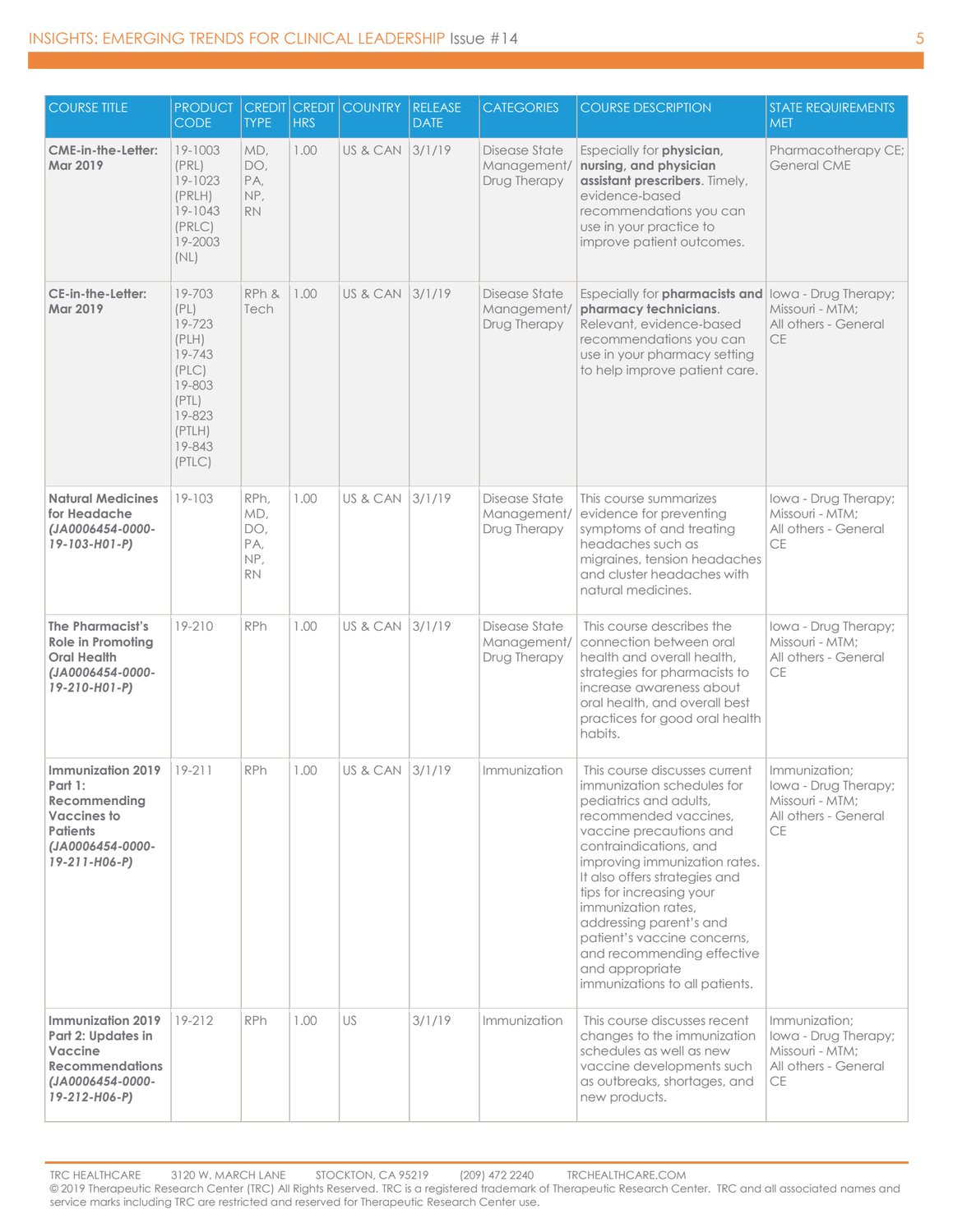| <b>COURSE TITLE</b>                                                                                                                                                           | <b>PRODUCT</b><br><b>CODE</b> | <b>CREDIT</b><br><b>TYPE</b> | <b>HRS</b> | <b>CREDIT COUNTRY</b> | <b>RELEASE</b><br><b>DATE</b> | <b>CATEGORIES</b>                                                    | <b>COURSE DESCRIPTION</b>                                                                                                                                                                                                                                                                                                                                 | <b>STATE REQUIREMENTS</b><br><b>MET</b>                                                       |
|-------------------------------------------------------------------------------------------------------------------------------------------------------------------------------|-------------------------------|------------------------------|------------|-----------------------|-------------------------------|----------------------------------------------------------------------|-----------------------------------------------------------------------------------------------------------------------------------------------------------------------------------------------------------------------------------------------------------------------------------------------------------------------------------------------------------|-----------------------------------------------------------------------------------------------|
| Immunization 2019<br>Part 3:<br><b>Considerations for</b><br>the Safe Use of<br><b>Vaccines</b><br>(JA0006454-0000-<br>19-213-H06-P)                                          | 19-213                        | <b>RPh</b>                   | 1.00       | US & CAN              | 3/1/19                        | Immunization                                                         | This course provides an<br>overview of safe use of<br>vaccines including<br>administration, identifying<br>and treating vaccine-related<br>adverse events, and proper<br>storage and handling.                                                                                                                                                            | Immunization:<br>lowa - Drug Therapy;<br>Missouri - MTM;<br>All others - General<br><b>CE</b> |
| <b>Managing Drug</b><br><b>Supply Chain</b><br><b>Issues: Drug</b><br>Shortages and<br>Counterfeits<br>(JA0006454-0000-<br>19-309-H04-P)<br>(JA0006454-0000-<br>19-309-H04-T) | 19-309                        | RPh &<br>Tech                | 1.00       | US                    | 3/1/19                        | General<br>Pharmacy                                                  | This course provides a review<br>of drug shortages and<br>counterfeit drugs, including<br>causes and how to handle<br>these issues in the pharmacy.                                                                                                                                                                                                       | <b>General Pharmacy</b>                                                                       |
| PL CE Live On-<br>Demand<br>January 2019<br>(JA0006454-0000-<br>19-601-H01-P)                                                                                                 | 19-601                        | RPh &<br>Tech                | 1.00       | US & CAN              | 3/1/19                        | Archived<br>Webinar:<br>Disease State<br>Management/<br>Drug Therapy | Listen in to a previously<br>recorded live webinar<br>identifying emerging trends in<br>drug therapy and their place<br>in patient care practices.<br>Presented by Pharmacist's<br>Letter editors.<br>(Topics: Asthma, Cardiology,<br>Dyslipidemia, Oral Health,<br>Supplements)                                                                          | Iowa-Drug Therapy;<br>Missouri - MTM:<br>All others - General<br><b>CE</b>                    |
| PL CE Live On-<br>Demand<br>February 2019<br>(JA0006454-0000-<br>19-602-H01-P)                                                                                                | 19-602                        | RPh &<br>Tech                | 1.00       | US & CAN              | 3/1/19                        | Archived<br>Webinar:<br>Disease State<br>Management/<br>Drug Therapy | Listen in to a previously<br>recorded live webinar<br>identifying emerging trends in<br>drug therapy and their place<br>in patient care practices.<br>Presented by Pharmacist's<br>Letter editors.<br>(Topics: Ear, Nose & Throat,<br><b>Smoking Cessation,</b><br>Substance Use Disorder,<br><b>Travel Medicine, Vitamins &amp;</b><br><b>Minerals</b> ) | Iowa-Drug Therapy;<br>Missouri - MTM:<br>All others - General<br><b>CE</b>                    |
| <b>PL Voices Clinical</b><br><b>Recommendations</b><br>(On-Demand)<br>2019-02<br>(JA0006454-0000-<br>$19-681 - H01 - P$                                                       | 19-681                        | RPh &<br>Pres-<br>criber     | 1.00       | US & CAN 3/1/19       |                               | Archived<br>Webinar:<br>Disease State<br>Management/<br>Drug Therapy | Listen in to a previously<br>recorded live webing where<br>our Editorial Board and<br>experts discuss and debate<br>the clinical recommendations<br>that are ultimately published<br>in our monthly Letter.<br>(Topics: Cardiology, Smoking<br>Cessation)                                                                                                 | Iowa-Drug Therapy;<br>Missouri - MTM;<br>All others - General<br><b>CE</b>                    |
| PL CE Live:<br><b>January Forum</b><br>2019<br>(JA0006454-0000-<br>$19 - 501 - 101 - P$<br>(JA0006454-0000-<br>$19 - 501 - 101 - T$                                           | 19-501                        | RPh &<br>Tech                | 1.00       | US & CAN 3/26/19      |                               | Live CE;<br>Disease State<br>Management/<br>Drug Therapy             | A monthly live webinar<br>identifying emerging trends in<br>drug therapy and their place<br>in patient care practices.<br>Listeners have an opportunity<br>to interact with Pharmacist's<br>Letter editors as the monthly<br>topics are discussed.                                                                                                        | Live CE;<br>Iowa - Drug Therapy;<br>Missouri - MTM:<br>All others - General<br><b>CE</b>      |

TRC HEALTHCARE 3120 W. MARCH LANE STOCKTON, CA 95219 (209) 472 2240 TRCHEALTHCARE.COM © 2019 Therapeutic Research Center (TRC) All Rights Reserved. TRC is a registered trademark of Therapeutic Research Center. TRC and all associated names and service marks including TRC are restricted and reserved for Therapeutic Research Center use.